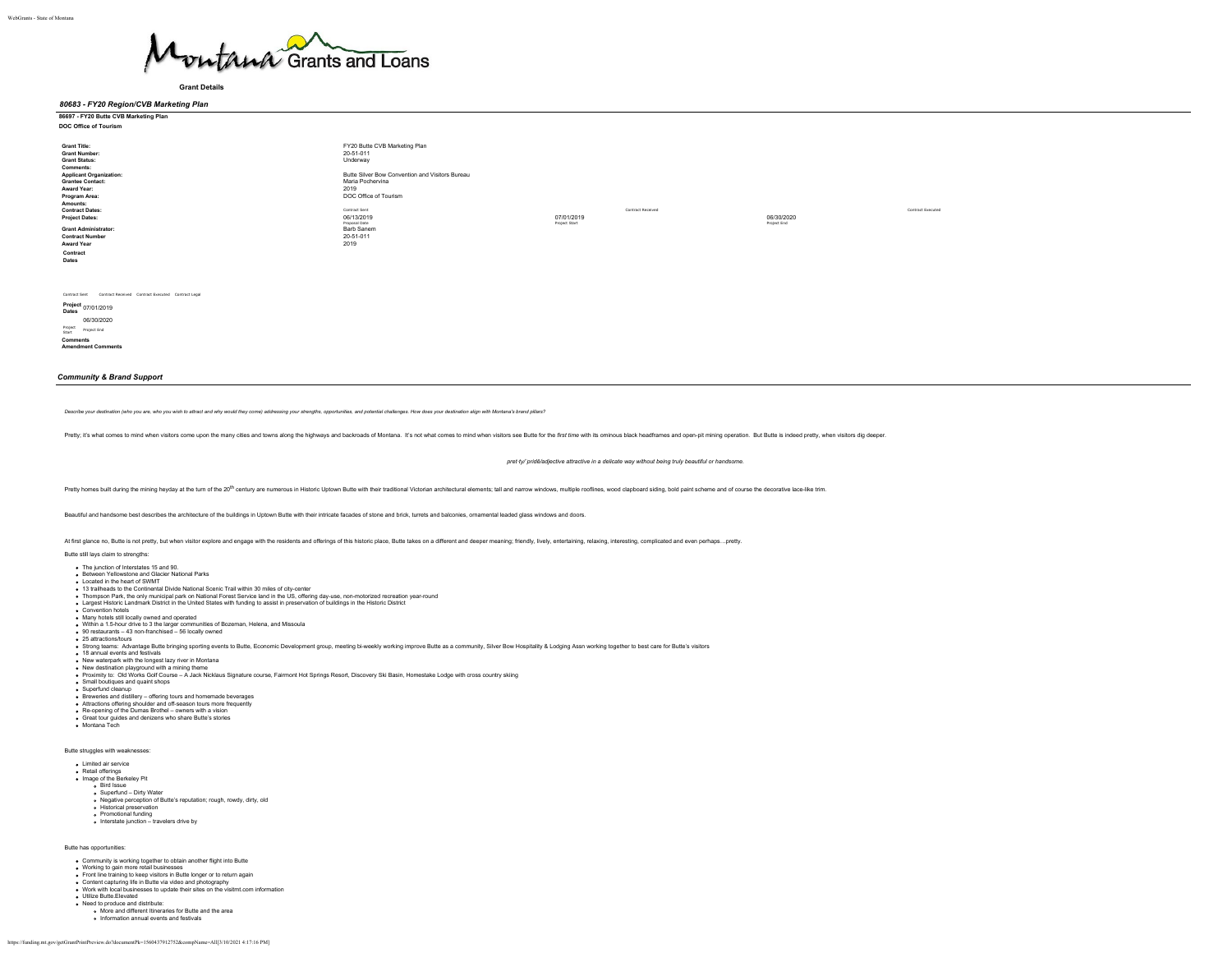#### Butte's Challenges:

- Other communities obtaining more flights **Retail closures**
- Workforce
- VOINDICE<br>• Limited access to Our Lady of the Rockies
- Visitors driving by Older resident demographic
- · Image
- 

### **More Spectacular Unspoiled Nature Than Anywhere Else in the Lower 48**

Butle may have the scars of mining at close hand, but the beauty synonymous with Montana is available all within minutes of city-center; quite mountain trails and unobstructed vistas along Maud S Canyon, Thompson Park and

#### **Vibrant and Charming Small Towns Serving as Gateways to our Natural Wonders**

Button the Manama Manama bright of the member of the member of a larger community as well as the undurences and friendliness of a small twn. Locally owned shops like; S518 Designs, Butto Stuff, Cavanaugh's County Celtic of

#### **Breathtaking Experiences by Day and Relaxing Hospitality at Night**

Like all of Mortana, visitors to the minition have assy access to cross county and downlill sting, the liking, ice stating, ico secure, and a pown being sumble. With ninely establistiments serving some type of food; over h

#### **Describe your destination.**

areas, wildlife is abundant for view

#### **Inspiration**

Particular in the Substitution in the Substitution of the distribution in the property in the guitar property in the guitar of the guitar Substitution of Distribution in the distribution in the distribution is ally and the ideas and itineraries.

#### **Orientation**

The websites for SWMT and visibutte.com assist visitors in obtaining itineraries and in-depth information on Butte and the area. The 800#, and small travel quide Butte produces is sent to visitors as well as other VIC/Cham media influencers, and photographers.

#### **Facilitation**

Butter and the transformation of the transformation and the information interaction and the state is a specifically and the state in the state in the state is and the state in the state is and the state is and the state is

**2018 Quarters ITRR**

Although not completed at the time of writing, the Executive Directors of the Chamber of Commerce and CVB will be conducting personal visits to holesi, convenience stores, gas stations, restaurants, and other popular sites

#### **Optional: Include attachments here**

#### *a. Define your target markets (demographic, geopgraphic and psychographic).*

Primary: Visitors to Butte who either spent the night or drove through the city are repeat visitors with high percentages to return within 2 years. Visiting national parks were important to these visitors. The data below s

# **2018 All Quarters - ITRR Overnighted in Butte Drove Through Butte State**

| Repeat Visitors           | 82% | 75%        | 75% |  |
|---------------------------|-----|------------|-----|--|
| Plan to Return within 2   | 76% | <b>79%</b> | 84% |  |
| Years                     |     |            |     |  |
| Visited YNP               | 53% | 57%        | 52% |  |
| Visited GNP               | 35% | 53%        | 41% |  |
| Visited Other State Parks | 23% | 13%        | 12% |  |

| <b>Activities</b>               | Overnighted<br>in Butte | <b>Activities</b>               | <b>Drove Through</b><br>Butte | <b>Activities</b>               | State of MT |
|---------------------------------|-------------------------|---------------------------------|-------------------------------|---------------------------------|-------------|
| Scenic Drivina                  | 65%                     | Scenic Drivina                  | 62%                           | Scenic<br>Drivina               | 53%         |
| <b>Historical Sites</b>         | 32%                     | Dav Hiking                      | 46%                           | Dav Hiking                      | 41%         |
| Dav Hiking                      | 31%                     | Nature Photography 37%          |                               | Wildlife<br>Watching            | 35%         |
| Nature Photography              | 30%                     | <b>Wildlife Viewing</b>         | 36%                           | <b>Nature</b><br>Photography    | 31%         |
| Camping                         | 30%                     | Camping                         | 34%                           | Recreational<br>Shopping        | 26%         |
| Wildlife Viewing                | 24%                     | <b>Historical Sites</b>         | 28%                           | Camping                         | 26%         |
| Recreational<br>Shoppina        | 24%                     | Recreational<br>Shopping        | 24%                           | Historical<br>Sites             | 19%         |
| <b>Visiting Museums</b>         | 21%                     | <b>Breweries</b>                | 17%                           | <b>Breweries</b>                | 17%         |
| Visiting Lewis & Clark<br>Site  | 15%                     | Visiting Museums                | 17%                           | Visited<br>Museums              | 13%         |
| Art Exhibits                    | 14%                     | Visiting Lewis &<br>Clark Sites | 15%                           | Visited I ewis<br>& Clark Sites | 10%         |
| <b>Breweries</b>                | 14%                     | <b>Farmers Markets</b>          | 9%                            | Fishina                         | 9%          |
| <b>Festivals &amp; Fyents</b>   | 11%                     | Visiting Indian<br>Reservations | 9%                            | Festivals                       | 9%          |
| Visiting Indian<br>Reservations | 8%                      | Fishing                         | 9%                            | Farmers<br>Markets              | 7%          |
| Attend a Wedding                | 5%                      | <b>Festivals &amp; Fyents</b>   | 8%                            | Indian<br>Reservations          | 6%          |

Active Mature: Butte has an older visitor democratic with 38% 55-64 wears old and another 38% 65-74. Their income level equally covers \$75.000 to \$150.000. Of this group 68% are in croups of 2 people. SThe Butte visitor un sightseeing, visiting breweries, shopping, visiting historic sites, and events.

#### **Sources Used for Trip Planning from ITRR All Quarters 2018**

| Most Useful | <b>Description</b>               | All Used |
|-------------|----------------------------------|----------|
| 32%         | Search Engine                    | 58%      |
| 8%          | Visitmt com                      | 21%      |
| 6%          | Info from Private Businesses     | 9%       |
| 6%          | Online Reviews i.e., TripAdvisor | 13%      |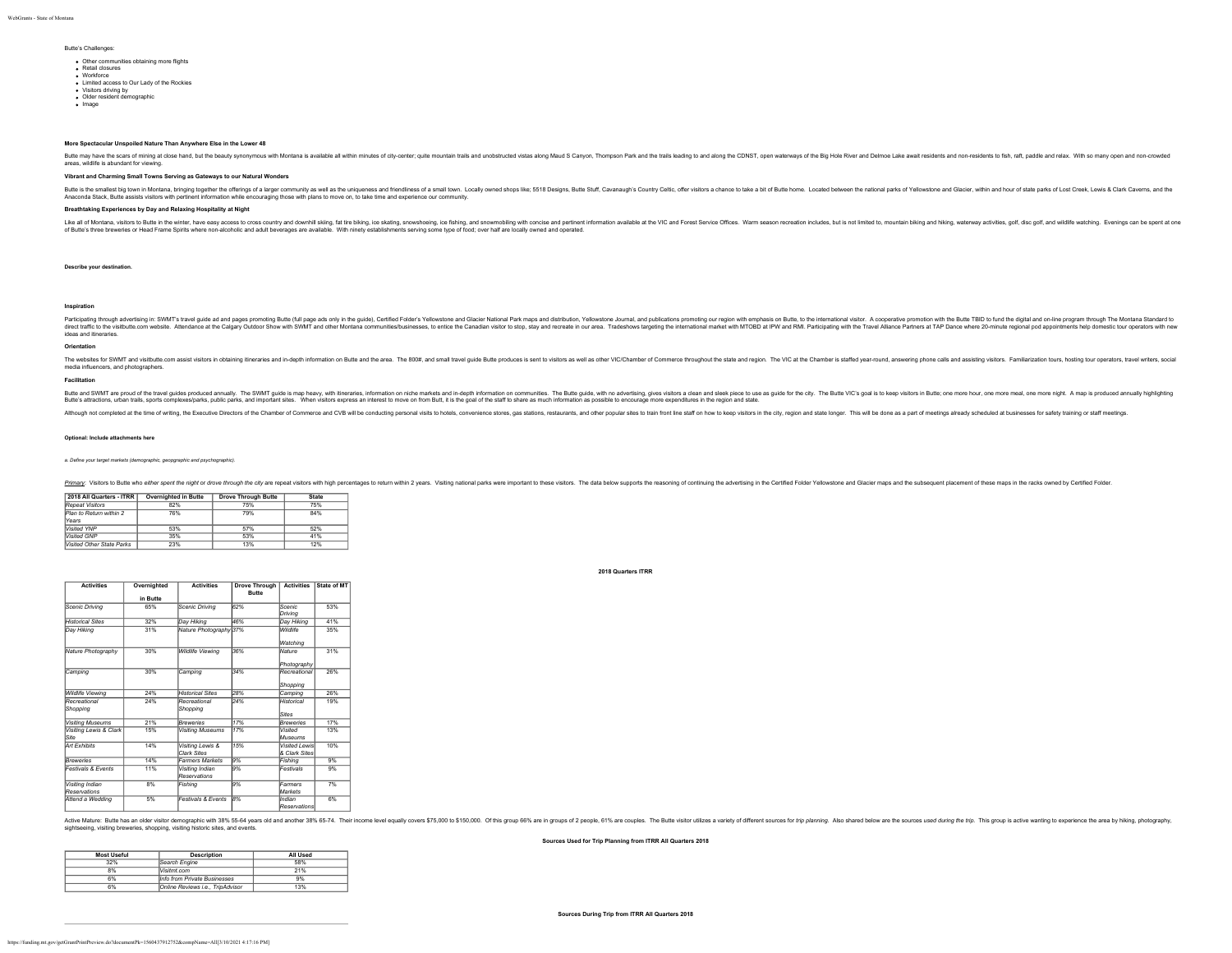| <b>Most Useful</b> | <b>Description</b>        | All Used |
|--------------------|---------------------------|----------|
| 34%                | Map Apps i.e., GoogleMaps | 53%      |
| 20%                | Search Engine             | 44%      |
| 7%                 | Regional Guidebooks       | 11%      |
| 6%                 | lvıc.                     | 16%      |
| 6%                 | Online Reviews            | 11%      |

#### Secondary

International Visitors - After attending the Great American West (GAW) Rocky Mountain Roundup, it was apparent this is a market worth pursuing. With the recent re-write and production of the SWMT Travel Guide, Butte and th

As a nart of the international market is a concent bround howed by Rhonda Elizonead Rhonda Elizonead Market with a discuss oppositor whereby by families come to Rittle to see where their relatives moved in the function can the promise to continue this conversation. The Butte Archives with its rich archive with the change of the content archives with the content of the content of the content of the content of the content of the content of the

Travel Influencers/Writers - Like the travel region of SWMT, Butte is interested in delving into this market with participation at the TBEX conference in Billings. A couple of international travel withers are slated for a

#### *b. What are your emerging markets?*

Weddings – The data provided through the ITRR from 2018 showed a new market for Butte. With a variety of venues, cost savings associated with food, beverage, and lodging this market will be explored further

Video Samers and Music Video Music Man the released Far Courty. Music Music and the relate that in the Hope Courty, Mondrana is based on the Phono American State and the editor Relate Music Music Music Music Music Music Mu

International Festival - The second weekend in August is dedicated to An Ri Ra, a Gaelic festival in Historic Uplown Butte. On Saturday, August 3<sup>rd</sup> the Serbian Church will again host Serbian Cestival C Giverse nationalit

#### **Optional: Include attachments here.**

#### *c. What research supports your target marketing?*

The ITRR as well as Arrivalist information on the marketmt.com site is helpful in gathering data. Attendance at international travel shows, the Calgary Outdoor Show and of course the one-on-one visits taking place daily at

The data gathered from the ITRR and Arrivalist offers great information. Delving a bit further, to compare data for the state versus SWMT versus other communities' information and goals can be formed. Butte can grow length

The overall goal is to increase guest room occupancy, length of stay, average daily rate and encourage another visit to the area to delve deeper into Butte's history and outdoor recreational offerings. The following is how

- Educate front-line employees at hotels, gas stations, convenience stores and attractions on offerings in the Butte area
- Continually work with the Butte Local Development Corporation (BLDC) on the butteelevated.com website. This site is re-directed to the visitbutte.com and buttecvb.com websites<br>Update, print, and distribute the Butte visito
- 
- Update, print, and have available the Attraction Map, to assist in facilitating visits to Butte
- Co-op witi the BLDC on the video and photography content gathering project they are working on with a tourism grant from MTOBD. Additional funding, for this project, has been awarded from the Butte TBID<br>Co-op partnerships
- 
- 
- Continue attending the Calgary Outdoor Show to encourage our Canadian visitors to spend more time in Butte ento<br>Attend TBEX with SWMT to entice social media influencers and bloggers to visit and write about our region and
- 
- 
- Expand the niche markets of ghost tours, weddings, reverse genealogy, and international festival
- 
- Work with the community partners who execute festivals and events in Butte to share their updated information to attract resident and non-resident visitors<br>Work with community leaders to add another flight into the Butte m

*a. In what types of co-ops with MTOT would you like to participate?*

- Butte will participate in the Visa Vue data program, for the surrounding region, not just Butte specific
- Participate with MTOBD on promotion, digital, social, print etc., depending on cost and budget<br>Continue to offer Butle sa site open for farmian and budget and budget and budget on the order of deepty discounted, hosted mea
- 
- Attendance at IPW in the Montana booth with other communities and regions

[Buxton Solutions for Butte.pdf](https://funding.mt.gov/fileDownload.jsp?filename=1559363449538_Buxton+Solutions+for+Butte.pdf)

**Optional: Include attachment here.**

*b. In what other types of co-ops would you like to participate? (Regions/CVBs, etc.)*

Butte will continue to co-op with SWMT and Helena on the TripAdvisor program<br>Regional map produced by SWMT, highlighting; ghost towns, hot springs, state parks, and several itineraries though the region<br>Continue to take an

Continue to work with the region and Virginia City on their Vigilante Trail regional promotion

*c. What types of co-ops have you done in the past? Were they successful - why or why not?*

. Butte has participated with SWMT on the TripAdvisor Program. Butte needs to be more active in this program. offering better content. Given "Online Reviews" are used by the primary targeted traveler demographic who travel

Butte participated in IPW in FY1819. The pod type of appointment gives the international tour operator comprehensive information on a specific region or community, rather than a broad overview.<br>Butte is avoing with MTOBD a

**Optional: Include attachments here.**

**Optional: Include attachment here:**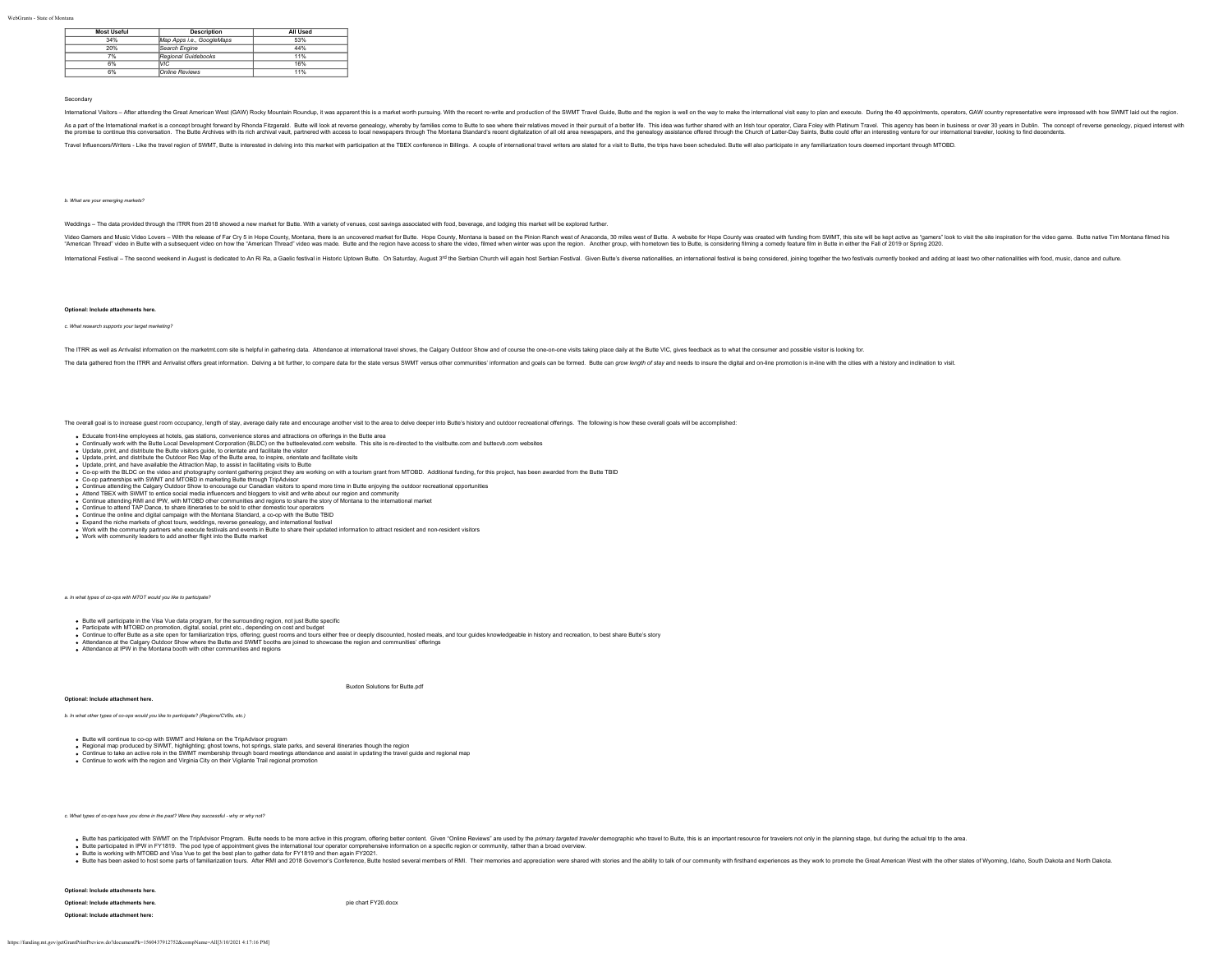# *Marketing Segment, Method & Budget*

| Marketing<br>Segment | Marketing<br>Method     | Describe your method.                                                                                                                                                                                                                                                                                                                                                                                                                                                                                                                                                                                                                                                                                                                                                                                                         | Provide supporting research/statistics.                                                                                                                                                                                                                                                                                                                                                                                                                                                                                                                                                                                                                                                                                                                                                                                                                                                                                                                                                                                                                                                                                                                                                                                                                                                                                                                                                                     | How do you plan<br>to measure<br>success?                                                                                                                                                                                                                                                                                                                                                           | Provide a brief rationale for this<br>method.                                                                                                                                                                                                                                                                                                                                                                                                                                                                                                                                                                                                                                                                     | Estimated<br>budget for<br>method. | <b>Marketing Method Evaluation</b>                                                                                                                                                                                                                                                                                        | <b>Add'l Attchmnt</b>       |
|----------------------|-------------------------|-------------------------------------------------------------------------------------------------------------------------------------------------------------------------------------------------------------------------------------------------------------------------------------------------------------------------------------------------------------------------------------------------------------------------------------------------------------------------------------------------------------------------------------------------------------------------------------------------------------------------------------------------------------------------------------------------------------------------------------------------------------------------------------------------------------------------------|-------------------------------------------------------------------------------------------------------------------------------------------------------------------------------------------------------------------------------------------------------------------------------------------------------------------------------------------------------------------------------------------------------------------------------------------------------------------------------------------------------------------------------------------------------------------------------------------------------------------------------------------------------------------------------------------------------------------------------------------------------------------------------------------------------------------------------------------------------------------------------------------------------------------------------------------------------------------------------------------------------------------------------------------------------------------------------------------------------------------------------------------------------------------------------------------------------------------------------------------------------------------------------------------------------------------------------------------------------------------------------------------------------------|-----------------------------------------------------------------------------------------------------------------------------------------------------------------------------------------------------------------------------------------------------------------------------------------------------------------------------------------------------------------------------------------------------|-------------------------------------------------------------------------------------------------------------------------------------------------------------------------------------------------------------------------------------------------------------------------------------------------------------------------------------------------------------------------------------------------------------------------------------------------------------------------------------------------------------------------------------------------------------------------------------------------------------------------------------------------------------------------------------------------------------------|------------------------------------|---------------------------------------------------------------------------------------------------------------------------------------------------------------------------------------------------------------------------------------------------------------------------------------------------------------------------|-----------------------------|
| Consumer             | <b>Printed Material</b> | The appreciation by visitors for the map is frequently expressed at the VIC. The Attraction Map is what is used daily by the staff<br>at the VIC to orientate people as to how to navigate around Butte to find attractions, parks, trails, and venues. The Attractions<br>Map and the Butte Visitor Guide are personally delivered to Butte hotels, attractions, restaurants,convenience stores and retail<br>outlets at various times of the year. Local residents come into the Chamber to gather information for family visiting the area.                                                                                                                                                                                                                                                                                | Given the map is used extensively at the VIC , the tables below show how VIC staff is<br>tilized, from the ITRR 2018 All Quarters<br><b>Sources Used During the Trip</b><br>Visitors Who Spent At Least One Night in Butte<br><b>Most Useful</b><br>Description<br>All Used<br>6%<br>VIC Staff<br>16%<br>3%<br>Info from Friends/Fam in<br>11%<br>MТ<br>1%<br>Info from Private<br>9%<br>Business<br><b>Sources Used During the Trip</b><br><b>Visitors to Montana</b><br><b>Most Useful</b><br><b>Description</b><br><b>All Used</b><br>VIC Staff<br>13%<br>4%<br>10<br>Info from Friends/Family<br>16<br>in MT<br>Info from Private<br>$\overline{1}$<br>- 6<br>Busnesses<br>Visitors Who Spent At Least One Night in Butte<br><b>Sources Used to Plan Trip</b><br>All Used<br><b>Most Useful</b><br><b>Description</b><br>Info from Friends/Family<br>17%<br>11%<br>n MT<br>$-0%$<br>1%<br>Community Visitor Guide<br>Info from Previous MT<br>17%<br>8%<br>Trips<br>1%<br>Info from Private<br>3%<br>Businesses<br><b>Visitors to Montana</b><br><b>Sources Used for Trip Planning</b><br>All Used<br><b>Most Useful</b><br><b>Description</b><br>12%<br>Info from Friends/Family<br>19%<br>n MT<br>7%<br>17%<br>Info from Previous Visitors<br>to MT<br>Regional MT Travel<br>$1\%$<br>5%<br>Guides<br>3%<br>1%<br>Info from Private<br><b>Businesses</b><br>$1\%$<br>Community Travel Guides<br>$1\%$ | hile feedback<br>ardnered from<br>.<br>visitors to attraction<br>staurants, hotels,<br>and events is useful,<br>we will measure<br>success with<br>production and<br>listribution counts<br>We will consider the<br>li lutescoua bortler<br>ve meet our<br>bjective to produce<br>and distribute visitor<br>nd those planning<br>their travels and<br>nake available<br>roughout the CVB            | troughout the year Attraction Sheet/Tear<br>Off Map is distributed at the VIC, hotel,<br>estaurants, events and sporting venues.<br>This piece has been printed and used vear<br>of printed materials. after year. last year the piece was changed<br>densively, making the map larger and two<br>pages of actual map. The map features all<br>attractions, rather than seasonal attractions.<br>Also the map matches the visitor guide as a<br>complementary piece. The map is used for<br>formation to visitors the facilitation part of the visitors trip.                                                                                                                                                     | \$7,500.00                         | Io funds were spent in FY20 as the project timeline was interrupted due to COVID19. We will continue to evaluate this<br>nethod and use it in the future.                                                                                                                                                                 | Attraction Sheet 1.jpg      |
| Consumer             | <b>Travel Guide</b>     | A visitor guide is a way for us to give comprehensive information on the offerings in on the community. The VG is a usable<br>piece to give to visitors as they are in Butte. The visitor guide an give important information for extending a visitor visit by a day.<br>night or to facilitate a return visit. Visitor guides are frequently requested by other VIC's and Chambers of Commerce as they<br>ed information on our community<br>This Visitor Guide is personally delivered to hotels, attractions, restaurants, convenience stores, shops several times a year.<br>The Visitor Guide is what is mailed to those requesting information on Butte, given out in packets to visitors, and given to locals<br>questing information to share with family and friends<br>The Visitor Guide is taken to all tradeshows | From the ITRR for Montana and visitors overnighting Butte the sources used to plan and use on their trip. Liberty was taken using information from Family and Friends,<br>many local people come into the VIC looking for information for family and friends<br>veling at a later date.<br>Visitors Who Spent At Least One Night in Butte<br><b>Sources Used During the Trip</b><br><b>Most Useful</b><br>All Used<br><b>Description</b><br>Friends and Family<br>11<br>$\circ$<br>Community Visitor Guide<br>$\sim$<br>Visitors Who Spent At Least One Night in Butte<br><b>Sources Used to Plan Trip</b><br><b>Most Useful</b><br>All Used<br><b>Description</b><br>11%<br>Friends and Family<br>17%<br>Community Visitor Guide<br>0%<br>1%<br><b>Visitors to Montana</b><br><b>Sources Used During the Trip</b><br><b>Most Useful</b><br><b>Description</b><br>All Used<br>15%<br>9%<br>Friends and Family<br>4%<br>$-1%$<br>Community Visitor Guide<br>Visitors to Montana<br><b>Source Used to Plan Trip</b><br>Most Useful<br><b>Description</b><br><b>All Used</b><br>$8\%$<br><b>Previous Visits</b><br>17%<br>11%<br>17%<br>Friends and Family<br>-1% Community Visitor Guide<br>1%                                                                                                                                                                                                                | Ve will measure<br>ccess of the<br>rethod by the<br>umber of Travel<br><b>Guides produced</b><br>and distributed by<br>equest or whateve<br>ribution venues<br>are utilzed.<br>We will compare<br>istribution<br>umbers to prio<br>vears, In FY18<br>20,000 guides were<br>inted and as of the<br>May 2019 only 3,000<br>main. We will<br>ack inventory at<br>the beginning of<br>each fiscal year. | o share information on attractions,<br>staurants, shopping, activites it seems as<br>hough mobile apps specific to a community<br>re not used as much. Given the<br>mographic of visitors who spend a night in<br>Rutte: 76% are between 55 years old and 74<br>ears old. Many tell the VIC staff they have<br>ues using mobile devices<br>he Butte Visitor Guide does NOT contain<br>vertising. This is a small, the size of a #10<br>velope. The guide is a total of 24 pages<br>with a folded outdoor recreation map<br>he Visitor Guide is used to inspire, orientate<br>and facilitate trips to Butte. It is used in<br>oniunction with the Attraction Map to give<br>ore information on Butte's offeriengs. |                                    | No funds were spent in FY20, however, we still had success as we were able to completed the content, design and<br>updates and contract of the Travel Guide in FY20 and the printing will be done in FY21. We have contracted for 20,000 to<br>.<br>e printed in early FY21.<br>\$12,000.00 We will continue this method. | Visit-Butte-BrochurePDF.pdf |
|                      |                         |                                                                                                                                                                                                                                                                                                                                                                                                                                                                                                                                                                                                                                                                                                                                                                                                                               | 2018 All   Overnighted in   Drove Through  <br>State<br>Quarters - ITRR<br><b>Butte</b><br><b>Butte</b><br>Repeat Visitors<br>82%<br>75%<br>75%<br>Plan to Return<br>76%<br>84%<br>79%<br>within 2 Years<br>Visited YNP<br>53%<br>57%<br>52%<br>Visited GNP<br>35%<br>53%<br>41%<br>Visited Other<br>23%<br>13%<br>12%<br>State Parks                                                                                                                                                                                                                                                                                                                                                                                                                                                                                                                                                                                                                                                                                                                                                                                                                                                                                                                                                                                                                                                                       |                                                                                                                                                                                                                                                                                                                                                                                                     | Stayed Drove Montana<br>One<br>Through<br>Night Butte                                                                                                                                                                                                                                                                                                                                                                                                                                                                                                                                                                                                                                                             |                                    |                                                                                                                                                                                                                                                                                                                           |                             |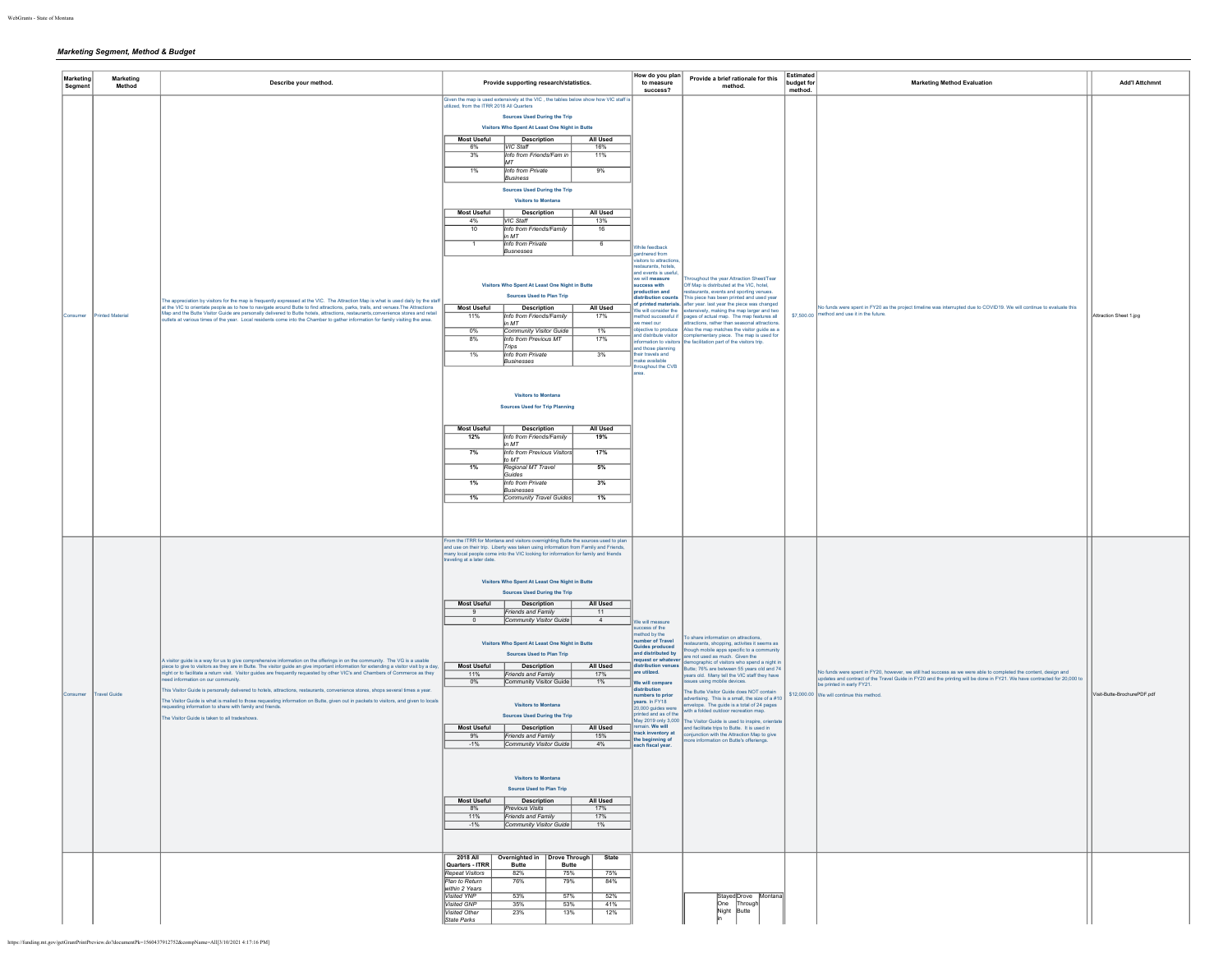| consumer | Print Advertising          | Butte will continue to place a full-page ad in the SWMT Guide. Butte has a significant presence in the SWMT guide with several<br>pages of copy and frequent listigns. Butte will continue to place a 1/2 page ad in the Glacier Country Guide. It is important for<br>Butte to have a presence for those visitors planning on traveling out of Glacier Country and heading south to SWMT.<br>Because Yellowstone is the number 1 site visitors go to when traveling, it is imperative Butte has a presence. In addition, the<br>Butte CVB will place advertising, advertorial and a digital component in Yellowstone Park.com<br>The maps produced and distributed through Certified Folder on Yellowstone and Glacier will continual to be a part of the<br>sudget.<br>As we increase our presence with the international market through RMI, we will continue to place an ad in their map piece as<br>well as the RMI publication. This helps to orientate the receptive and tour operators and RMI representatives in the various<br>ountries to share are region and Butte in particular. | <b>Visitors to Montana</b><br><b>Sources Used for Trip Planning</b><br><b>Most Useful</b><br><b>Description</b><br>All Used<br>Regional MT Travel Guides<br>1%<br>5%<br>1%<br>Community Travel Guides<br>$1\%$<br>7%<br>National Park<br>20%<br>brochure/book/website<br><b>Visitors to Montana</b><br><b>Sources Used During the Trip</b><br><b>Most Useful</b><br><b>Description</b><br>All Used<br>Friends and Family<br>15%<br>9%<br>$-1%$<br>Community Visitor Guide<br>4%<br>7%<br>National Park<br>24%<br>brochure/book/website<br>Brochure Rack Information<br>10%<br>2%<br>3%<br>Regional Travel Guides<br>7%<br>Visitors Who Spent At Least One Night in Butte<br><b>Sources Used to Plan Trip</b><br><b>Most Useful</b><br>All Used<br><b>Description</b><br>4%<br>Regional Travel Guides<br>8%<br>3%<br>National Park<br>18%<br>brochure/book/website<br>Visitors Who Spent At Least One Night in Butte<br><b>Sources Used During the Trip</b><br><b>Most Useful</b><br>All Used<br><b>Description</b><br>Regional Travel Guide<br>11%<br>8%<br>4%<br><b>Brochure Rack Information</b><br>11%<br>2%<br>National Park<br>20%<br>Brochure/Book/Website | Ve will measure<br>uccess based on<br>the the print<br>f nublications<br>cluding the Butte<br>VB ads.<br><b>FripAdvisor, Visa Vue</b>                                                                                                                                                                  | Butte<br>16% 25%<br>Stayed in<br>29%<br>rellowston<br>Country<br>Stayed in 25% 43%<br>37%<br>Glacier<br>Country<br>47% 18%<br>13%<br><b>Staved</b> in<br><b>ISWMT</b><br>Siven so many travelers who stay in Butte,<br>rive throught Butte and are visiting Montana<br>tay in the Yellowstone, Glacier regions, a<br>3utte presense is needed. Yellowstone<br>umal is one of the best ads to gauge ROI<br>rith their email list provided weekly<br>SWMT's regional guide re-write over the pas<br>uple years, primarily as a facilitation piece<br>as made it a great piece to distribute to<br>sitors at the Butte VIC.<br>le Certified Folder maps of YNP and GNP<br>ire distributed in the Certified Folder<br>rochure racks. For the Glacier Map there<br>are 100,000 printed and distributed to 585<br>acks. The Yellowstone Map is printed in<br>100,000 copies and distributed in 570<br>The RMI map is printed and distributed<br>roughout 7 European countries and<br>ustraila. The Great American West<br>presentatives in each of the 7 countries<br>lilize these maps to orientate and facilitate<br>trips to the MT, WY, ID, ND and SD regions<br>he map is printed in a quanitity of 10,000<br>nually<br>The Great American West puts out a<br>blication with very few ads but with great<br>ntent on the different cities and regions<br>varticipating in their promo campaign. Butte<br>as never had a specific position in this piec<br>nd is doing wo this year,. | \$38,000.00 | Yes, this method was successful. This method will be continued<br>rint ads were placed in various publications and distributed in FY20; see attached details.<br>The call center Mars Stout provides excellent data on how may SWMT visitor guides are requested as well as Glacier<br>ountry<br>Great American West printed travel guide - 18,300 print copies distributed<br>tocky Mountain International Map - 11,850 print copies distributed<br>outhwest Montana Travel Guide - 165,000 print copies distributed<br>acier Country Visitor Guide - 150,000 print copies distributed<br>ellowstone Journal - 875.000 readers/audience<br>ellowstone National Park Map - 1000,000 print copies distributed<br>lacier National Park Map - 100,000 print copies distributed<br>copies of ads, distribution numbers and relevant performance results are attached.<br>Nso refer to Attachment #3 for additional information on the how visitors utilize travel quides                                                                                                                                                                                                                                                                                                                                                                                                                                                                                                                                                                                                                                                                                                                                                                                                                                                                                                                                                                   | MarketingAdCopy+PerformanceResults.pd                    |
|----------|----------------------------|------------------------------------------------------------------------------------------------------------------------------------------------------------------------------------------------------------------------------------------------------------------------------------------------------------------------------------------------------------------------------------------------------------------------------------------------------------------------------------------------------------------------------------------------------------------------------------------------------------------------------------------------------------------------------------------------------------------------------------------------------------------------------------------------------------------------------------------------------------------------------------------------------------------------------------------------------------------------------------------------------------------------------------------------------------------------------------------------|------------------------------------------------------------------------------------------------------------------------------------------------------------------------------------------------------------------------------------------------------------------------------------------------------------------------------------------------------------------------------------------------------------------------------------------------------------------------------------------------------------------------------------------------------------------------------------------------------------------------------------------------------------------------------------------------------------------------------------------------------------------------------------------------------------------------------------------------------------------------------------------------------------------------------------------------------------------------------------------------------------------------------------------------------------------------------------------------------------------------------------------------------------------|--------------------------------------------------------------------------------------------------------------------------------------------------------------------------------------------------------------------------------------------------------------------------------------------------------|-------------------------------------------------------------------------------------------------------------------------------------------------------------------------------------------------------------------------------------------------------------------------------------------------------------------------------------------------------------------------------------------------------------------------------------------------------------------------------------------------------------------------------------------------------------------------------------------------------------------------------------------------------------------------------------------------------------------------------------------------------------------------------------------------------------------------------------------------------------------------------------------------------------------------------------------------------------------------------------------------------------------------------------------------------------------------------------------------------------------------------------------------------------------------------------------------------------------------------------------------------------------------------------------------------------------------------------------------------------------------------------------------------------------------------------------------------------------------------------|-------------|----------------------------------------------------------------------------------------------------------------------------------------------------------------------------------------------------------------------------------------------------------------------------------------------------------------------------------------------------------------------------------------------------------------------------------------------------------------------------------------------------------------------------------------------------------------------------------------------------------------------------------------------------------------------------------------------------------------------------------------------------------------------------------------------------------------------------------------------------------------------------------------------------------------------------------------------------------------------------------------------------------------------------------------------------------------------------------------------------------------------------------------------------------------------------------------------------------------------------------------------------------------------------------------------------------------------------------------------------------------------------------------------------------------------------------------------------------------------------------------------------------------------------------------------------------------------------------------------------------------------------------------------------------------------------------------------------------------------------------------------------------------------------------------------------------------------------------------------------------------------------------------------------------------------------------------|----------------------------------------------------------|
|          | oint Ventures              | Funding out of this catagory will be for the coop SWMT and MTOBD with Trip Advisor, Visa Vue, content gathering project with<br>the Butte Local Development Corporation to be shared on all forms of on-line, digital and social media platforms as well as<br>isting with Virginia City on their promotion of the Vigilante Trail.                                                                                                                                                                                                                                                                                                                                                                                                                                                                                                                                                                                                                                                                                                                                                            | To join funding source, especially with MTOBD and SWMT where budgets are larger<br>helpful. To date Butte has not used allocated funds for Visa Vue, but from the<br>.<br>Imor's Conference it is important this data be obtained. Also it will help with<br>ermining the impact of the international market on this region. The international<br>ormation for Butte in turn will be shared with MTOBD for their research and                                                                                                                                                                                                                                                                                                                                                                                                                                                                                                                                                                                                                                                                                                                                    | tats will be<br>vided. Content<br>jathering can be<br>sasured though<br>cial media and<br>ebsite analytics<br>he success of this<br>ed liw bortle<br>mined based<br>mpletion of the<br>Joint Venture<br>oject(s). Relevan<br>ed liw estite<br>included dependin<br>upon each specific<br>oint Venture. | ving funds available to participate on<br>ojects where the cost is less due to the<br>urchasing nower of more money or large<br>ganizations.                                                                                                                                                                                                                                                                                                                                                                                                                                                                                                                                                                                                                                                                                                                                                                                                                                                                                                                                                                                                                                                                                                                                                                                                                                                                                                                                        | \$24,500.00 | Yes, this was a successful project and the Butte CVB will continue to this method and specifically the VisaVue with<br><b>MTOBE</b><br>.<br>We measured success by project completion. We were able to obtain data and the analysis of our specific market. We will<br>use the data obtained in FY20 as a benchmark for comparison to other years.<br>tached at below and at the end of the document are the reports purchased for the Butte market from VisaVue for FY20.<br>lelow you will find attachments for the data from VisaVue for 2019 Q3&Q4 and 2020 Q1&Q2 both domestic and<br>Butte did not particiate in TripAdvisor in FY20                                                                                                                                                                                                                                                                                                                                                                                                                                                                                                                                                                                                                                                                                                                                                                                                                                                                                                                                                                                                                                                                                                                                                                                                                                                                                             |                                                          |
|          | Inline/Digital Advertising | Most Useful<br>Source<br>All Used<br>32%<br>58%<br>Search Engine<br>8%<br>Visitmt com<br>21%<br>6%<br><b>Private Business</b><br>9%<br>13%<br>6%<br>On-line Reviews<br>Above represents Overnight in Butte and Trip Planning<br>Below represent Drive Through Butte-Sources Used During the Trip<br><b>Most Useful</b><br>All Used<br>Source<br>30%<br>Search Engine<br>52%<br>17%<br>11%<br>Friends and Family<br>8%<br><b>Previous Visit</b><br>17%<br><b>AAA</b><br>8%<br>13%<br>Montana -Source Used in Trip Planning<br><b>Most Useful</b><br><b>Used All</b><br>Source<br>33%<br>Search Engine<br>50%<br>12%<br>Friends and Family<br>17%<br>7%<br>No Source<br>26%<br>7%<br>Previous Visits<br>17%<br>7%<br>National Park Info<br>20%                                                                                                                                                                                                                                                                                                                                                   | By working with a local entity, we are able to schedule meetings to keep on track of<br>the campaign, make changes, monitor various parts of the campaign for successes or Website analytics<br>Iciencies, this has proven to be the best approach.                                                                                                                                                                                                                                                                                                                                                                                                                                                                                                                                                                                                                                                                                                                                                                                                                                                                                                              |                                                                                                                                                                                                                                                                                                        | Butte has continued to run a vear-round<br>digital and social media campaign to inspire,<br>entate the potential visitor to our area. Th<br>TBID has taken a different approach to their<br><b>ndina</b><br>A social media and digital advertising<br>ampaign rolled out for the orientation<br>eason of 2019 utilizing: digital marketing,<br>targeting and location marketing, as well a<br>ocial media. I have a concern about the<br>eneral public has been clued in on what<br>exactly re-targeting is as well as geo-fencing<br>nd how businesses use these tools. It is my<br>ope to continue to use these tools to target<br>The CVB board will taking on the task of<br>hoosing a provider, as well as utilizing the<br>ools available through MTOBD.<br>fonthly meetings take place where the<br>ampaign in reviewed, changes discussed<br>nd ideas are brought forward.                                                                                                                                                                                                                                                                                                                                                                                                                                                                                                                                                                                                  | \$79,075.00 | res, this campaign was successful in meeting its objectives and Butte CVB will continue with this marketing method.<br>Attached are the analytics/statistics for this campaign as well as below a presentation of the various promotion Butte<br>nducted as a part of this marketing method<br>Butte is fortunate to have a dedicated person at The Montana Standard who monitors the media, making changes and<br>djustments. Meetings are held regularly to review the campaign and it's reach and effectiveness<br>low are the statistics and analytics for this campaign, it will appear as Attachment #4<br>his report highlights the campaign statistics for July 2019- June 2020 for the Butte tourism digital marketing campaign<br>anaged by The Montana Standard. The performance period outlined is July 1, 2019 through June 30, 2020.<br>he campaign started in February 2017 focusing on social media channels (Facebook & Instagram) and targeted banner<br>mpressions on an expanded network of sites, with the goal of promoting Butte and the surrounding area and the unique<br>ddoor recreational opportunities available. The strategy is to use a frequency and targeted reach approach to maximize<br>udget while reaching the most valuable prospects (those most likely to travel to Montana and be likely to travel through<br>and stav in Butte).<br>During the performance period outlined, more than 8.3 million impressions have been delivered across channels,<br>ulting in engagement of more than 8181 clicks, calls and web visits. The cumulative click thru rate is .10%. The targete<br>display banners performed above expectations over the reporting period, with .28% CTR (national average .07%CTR).<br>ased on the click engagement, the average cost-per-lead continues to be less than the industry average of \$29. (Source<br>tegrated Marketing Association, https://bit.ly/2Rsc3oY.) | Creative Examples for CVB FY20 Online<br>and Digital.pdf |
| onsume   | ravel/Trade Shows          | Personal represenation to showcase firsthand what Butte offers in-depth to our visitors. Canadian visitors come more<br>frequently when the exchange rate is favorable. 2018 and 2019 were both years with a large Montana contingency in Calgary.<br>RMI is a regional show where the 5 states of: MT, WY, ID, SD, ND showcase the area as a whole. There are 40 appointment<br>with representatives from the different regions of: UK, Australia, Benelux, Nordic, Fance, Germany, and Italy. These<br>resentatives are in their respective countries promoting the region. In addition to the GAW reps there are inbound tour<br>perators and tour operators who book into this region or have a interest.<br>IPW is a large show done with other CVB's Regions and MTOBD. Appointments are pod based, so the entire state can be<br>TAP is a show where pod appointments are put together featuring a region to domestic tour operators.                                                                                                                                                   | 2017<br>2018<br><b>WA</b><br><b>MA</b><br>In<br>Alberta Canada<br><b>IOR</b><br><b>MY</b><br>ICA.<br>Alberta, Canada<br><b>MN</b><br>Sask, Canada<br>The above data is from the ITRR showing places of residency of visitors to Butte who<br>vernighted at least one night in 2017 and 2018                                                                                                                                                                                                                                                                                                                                                                                                                                                                                                                                                                                                                                                                                                                                                                                                                                                                      | We will measure<br>success based on<br>endance at tave<br>rade shows and<br>sponse as<br>cated by<br>hne atnemtning<br>ours booked in the<br>utte area.                                                                                                                                                | he consumer shows chosen are the Calgary<br><b>Jutdoor Show</b><br>onal shows chosen are RMI and<br>IPW. Butte is making great inroads into this<br>arket and do want to lose the momentum<br>nestic travel show of Tourism Alliance<br>artnership will continue. There has been a<br>shift in domestic motorcoach sales, specific<br>our companies specialize in a region and se<br>tours into the region.                                                                                                                                                                                                                                                                                                                                                                                                                                                                                                                                                                                                                                                                                                                                                                                                                                                                                                                                                                                                                                                                         | \$31,000.00 | Although no shows were attended in FY20 due to COVID19, this method has proven to be successful in the past and will<br>be continue<br>The expenditures were from shows attended in FY19 when the expenses were incurred and billed.<br>tegistration for show in FY20 \$620.00, show cancelled due to COVID19, reimbursed.<br>PW. The group appointment style and the booth being sponsored by MTOBD is worth the spend for 40+ group appts with<br>31 being operators or receptives. Follow up based on interest in Butte specific. Per diem for FY19 show was paid in FY20<br>mount was \$328.99.<br>ainder of what was paid in FY20 was for plans to attend IPW in May 2020 - airfare, travel insurance, prepayment of<br>notel room. A credit voucher is in place for future airfare, hotel room was credited to the credit card. Total: \$1,305.64<br>Fourism Alliance Partners TAP. This show has group appointments with CVB's, hoteliers, attractions in a region. One on<br>one appointments for 20 minutes apiece is a great way to work together. Good spend for 31 group appts. Tour operators<br>are easier to visit with, more intimate show. This show gives a limited number of destinations a chance to visit in long<br>appointments and during social occasions. Follow up done via USPS as operators are domestic to those with an interest<br>n Butte.<br>FY19 expenses paid in FY20 for a total of \$1,403.96. TAP was cancelled in FY20 due to COVID19<br>Calgary Outdoor Travel Show: Registration for March 2020 was paid and carried over to 2021 so to not loose any mone<br>\$1,890.00. Booth shipping for March 2019 payment was late due to the fees as the booth was lost at the show and I was<br>never able to use it. \$1,721.87                                                                                                                                                                     |                                                          |

https://funding.mt.gov/getGrantPrintPreview.do?documentPk=1560437912752&compName=All[3/10/2021 4:17:16 PM]

WebGrants - State of Montana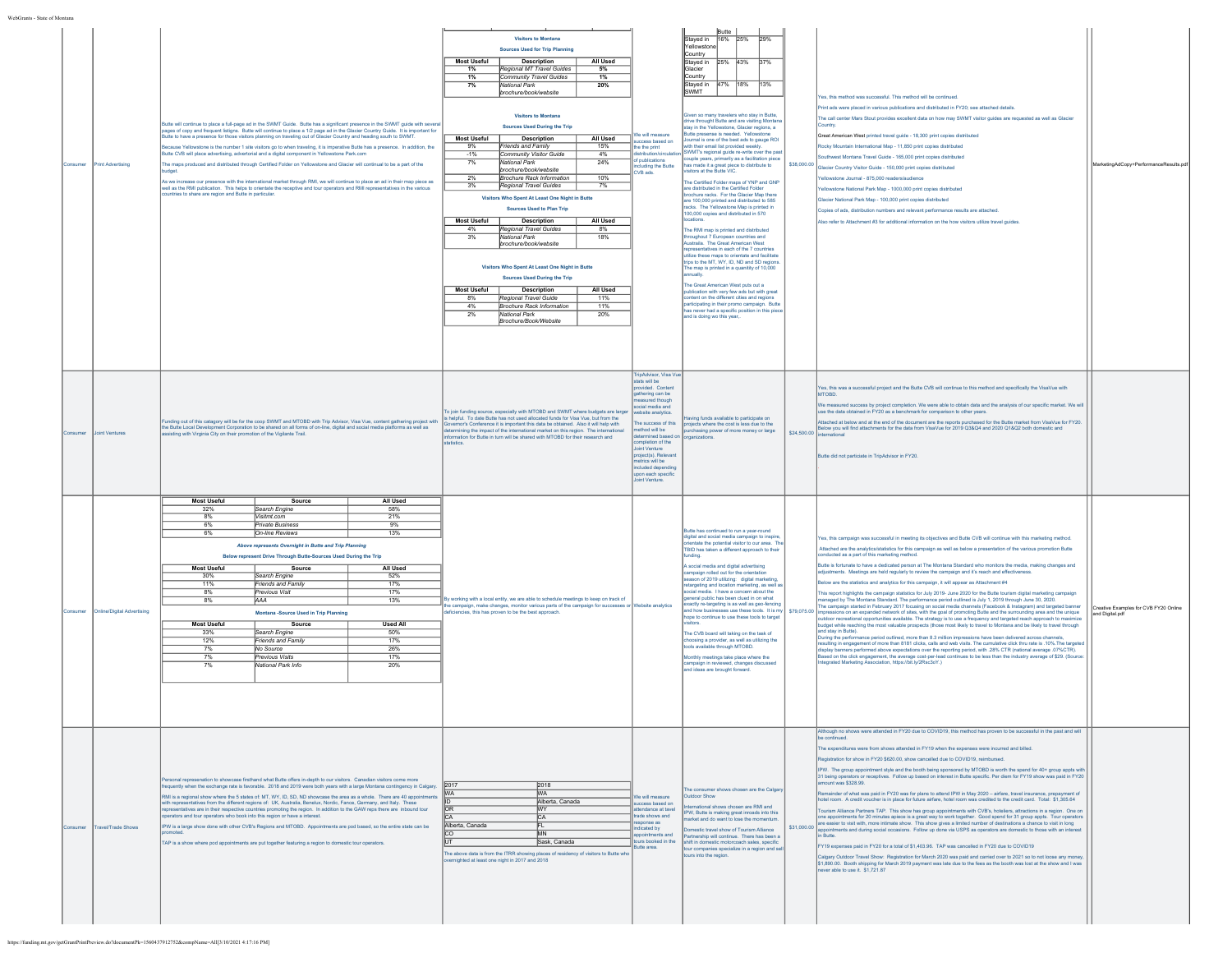| rents             | ress Promotions/Media<br>Outreach | The Festival City is a name associated with Butte. Not all festivals get funding and a request for funds is required. It is<br>parative festivals requesting promo dollars use the funds outside the state of Montana to get the non-resident visitor to Butte<br>uld any other festivals or events come forward, as they are welcome, the same standards apply.                                                                                                                                                                                                                                                                                                                                                                                                                                                                                                                                                                                                                                                                                                                                                                                                                                                                                                                                                                                                                                                                                                                                                                                                                                                                                                                                                                                                                                                                                                                                                                                                                                                                                                                                                                                                                                                                                                                                                                                                                                                                                                                                                                                                                                                                                                                                                                                                                                                                                                                                                         | Festival as an Activity During an Overnight Visit to Butte<br>2018<br>11%<br>12017<br>11%<br>2016<br>7%<br>bn15<br>6%<br>2014<br>8%<br>2013<br>9%<br>2012<br>6%<br>2011<br>5%<br>2010<br>12% Last Year of the National Folk<br>Festival                                                                                                                                                                                                                                                                       | ccess<br>surement will be<br>sed on response<br>lata acquired by<br>RR reporting for<br>endance in<br>relation to lodging<br>asure success of<br>e media outreach<br>sed on the<br>onsorship dollars<br>ned/received for<br>he Montana Folk<br>stival event.           | iven all of the events in Butte are free or<br>charge a nominal fee, such as the Montana<br>Folk Festival and An Ri Ra, it is important to<br>ays for the Montana assist events who come forward for funding<br>Folk Festival. We will for promotion. These events bring alot to ou<br>ommunity not just increased visitation, but<br>showcases how the community comes<br>ogether                                                        | \$20,000.0 | Yes, Butte will continue to fund events media outreach and promotions showcasing the community and the arts, where<br>lent visitors will come to experience the history and culture. The only events funded in FY20 were the Montana<br>Folk Festival and An Ri Ra. The Montana Folk Festival saw the same level of donations from attendees as the previous<br>vear of \$130K and had a 20% increase in beer sales.<br>ITRR data shows 13% of visitors who spent the night in Butte listed festivals as an activity participated in during their visit;<br>tioner bedoctte ees<br>From the organizer of the Montana Folk Festival 2019, an overview of promotion.<br>The MTPR invoice was for expenses related to their live broadcast from the Original Stage that was broadcast live<br>throughout their listening area as well as the signal was shared with Spokane Public Radio which also broadcast the<br>performances to their listeners in Eastern Washington, nearly 1 million of them.<br>After the festival, feature shows with highlights of the live performances have been rebroadcast to commemorate the event<br>including during the weekend of the cancelled 2020 festival.<br>ere is a link for more information about their live coverage in 2019.<br>https://www.mtpr.org/post/listen-live-2019-montana-folk-festival<br>KCPW broadcast underwriting mentions throughout the summer before the festival to their listeners in the Salt Lake City<br>area -- Here is the text of the ad --<br>"Support for KCPW comes from the Montana Folk Festival - music, dance and art on six stages July 12-14 in Butte, MT.<br>nformation at montanafolkfestival.com."<br>The invoice from KPBX is for ads on Spokane Public Radio and this is the copy for those ads which were produced by<br>KPBX staff. They ran 8 announcements a week in news and appropriate music programs from May 6 to July 7 --<br>"the Montana Folk Festival, inviting the public to a celebration of music, dance and art plus ethnic cuisine, July 12 - 14 <sup>th</sup><br>n historic Butte. Montana folk festival dot com.<br>the Montana Folk Festival, inviting all to historic Butte July 12 - 14th, with multiple stages, hundreds of musicians and<br>artists, ethnic cuisine and more; on Facebook at MT folk fest.<br>The Montana Folk Festival in historic Butte, July 12 - 14 <sup>th</sup> , when musicians, dancers and traditional artists take over the<br>town. Montana folk festival dot com<br>the Montana Folk Festival, inviting all to historic Butte, July 12 - 14th. Information and room details at Montana folk festival<br>dot com; on Facebook at MT folk fest."<br>The invoice for Doodi is for our creative services contractor. I have attached a pdf of our poster that they produced for us<br>which is the basis for several of our print ads in regional media. The web site that they have maintained for us is<br>www.montanafolkfestival.com and still contains a lot of material from the 2019 festival. Our Facebook page features a<br>motional wrap video produced by Doodl at www.facebook.com/mtfolkfest.<br>Facebook ads were text and images that were targeted for attendees out of state to encourage them to attend the festival | ITRR2019 Festival Butte.pdf |
|-------------------|-----------------------------------|--------------------------------------------------------------------------------------------------------------------------------------------------------------------------------------------------------------------------------------------------------------------------------------------------------------------------------------------------------------------------------------------------------------------------------------------------------------------------------------------------------------------------------------------------------------------------------------------------------------------------------------------------------------------------------------------------------------------------------------------------------------------------------------------------------------------------------------------------------------------------------------------------------------------------------------------------------------------------------------------------------------------------------------------------------------------------------------------------------------------------------------------------------------------------------------------------------------------------------------------------------------------------------------------------------------------------------------------------------------------------------------------------------------------------------------------------------------------------------------------------------------------------------------------------------------------------------------------------------------------------------------------------------------------------------------------------------------------------------------------------------------------------------------------------------------------------------------------------------------------------------------------------------------------------------------------------------------------------------------------------------------------------------------------------------------------------------------------------------------------------------------------------------------------------------------------------------------------------------------------------------------------------------------------------------------------------------------------------------------------------------------------------------------------------------------------------------------------------------------------------------------------------------------------------------------------------------------------------------------------------------------------------------------------------------------------------------------------------------------------------------------------------------------------------------------------------------------------------------------------------------------------------------------------------|---------------------------------------------------------------------------------------------------------------------------------------------------------------------------------------------------------------------------------------------------------------------------------------------------------------------------------------------------------------------------------------------------------------------------------------------------------------------------------------------------------------|------------------------------------------------------------------------------------------------------------------------------------------------------------------------------------------------------------------------------------------------------------------------|-------------------------------------------------------------------------------------------------------------------------------------------------------------------------------------------------------------------------------------------------------------------------------------------------------------------------------------------------------------------------------------------------------------------------------------------|------------|-----------------------------------------------------------------------------------------------------------------------------------------------------------------------------------------------------------------------------------------------------------------------------------------------------------------------------------------------------------------------------------------------------------------------------------------------------------------------------------------------------------------------------------------------------------------------------------------------------------------------------------------------------------------------------------------------------------------------------------------------------------------------------------------------------------------------------------------------------------------------------------------------------------------------------------------------------------------------------------------------------------------------------------------------------------------------------------------------------------------------------------------------------------------------------------------------------------------------------------------------------------------------------------------------------------------------------------------------------------------------------------------------------------------------------------------------------------------------------------------------------------------------------------------------------------------------------------------------------------------------------------------------------------------------------------------------------------------------------------------------------------------------------------------------------------------------------------------------------------------------------------------------------------------------------------------------------------------------------------------------------------------------------------------------------------------------------------------------------------------------------------------------------------------------------------------------------------------------------------------------------------------------------------------------------------------------------------------------------------------------------------------------------------------------------------------------------------------------------------------------------------------------------------------------------------------------------------------------------------------------------------------------------------------------------------------------------------------------------------------------------------------------------------------------------------------------------------------------------------------------------------------------------------------------------------------------------------------------------------------------------------------------------------------------------------------------------------------------------------------------------------------------------------------------------------------------------------------------------------------------------------------------------|-----------------------------|
|                   | Fam Trips                         | The dollars for this method will be used to increase the number of entertainment projects actually using the assets in the Butte<br>narket. These dollars will be used to; host decision makers looking at Butte as a potential site for an entertainment project,<br>nake available an easier way to showcase the assets Butte has for film/photo/entratinment projects<br>Since the Governor Steve Bullock signed into law the Montana Economic Industry Advancement (MEDIA) Act, a tax credit for<br>film productions in Montana, Butte has seen a significant uptick in requests and interest. Compliment this legislation with<br>Butte's rich historic district featuring turn of the last century architecture, industrial settings, vast open landscapes and a closely<br>knit population with the knack of finding the needed unusual and eclectic people and props, Butte is prime to capitalize on this<br>rived industry.<br>Butte is fortunate to have struck a deal with the relocation of the main office of Montana Studios who offers logistical support fo<br>the TV series "Yellowstone." Montana Studios recently purchased 40 E. Broadway a large complex of five (5) buildings under<br>one (1) roof, previously occupied by Northwestern Energy. This facility will offer space for production sound stages, interior<br>ning, offices, educational and training rooms, set locations and apartments and condos for those working on movie and film<br>viects.<br>When film producers come and tour Butte, they are amazed at what is still here and what has been preserved historically,"<br>says Steve Grover, President of Gateway Productions/Montana Studios, "We really see the entire Uptown Butte as a movie se<br>and a TV set and really any rich media-type set."<br>irrently, Bozeman is set to attract most of that business as the dominate film hub in Montana. However, Butte is uniquely<br>cositioned in the market to supplant Bozeman as the state's film hub. To do so Butte will build a film and location database of<br>its offerings, to be easily accessed by those in the film industry. This database will live on the visitbutte.com website, which is a<br>firect from the butteelevated.com website. This new addition to the website will showcase Butte's offerings directly to the<br>industry with locations, ease of access, vendors, suppliers, permitting and personnel. The Butte Economic Develo<br>net with Jim Ward (Location Scout) to see how to streamline communication with Butte-Silver Bow City/County entities, and<br>tana Department of Transportation to ensure ease of access to locations while observing laws and best practices<br>Jso. there are times when producers visit a community region. Depending on the project, it is instrumental to be able to have<br>funds to pay for accommodations/meals during a site visit to Butte. | The best research Butte can offer is in the month of January alone, we have fielded 6<br>quiries and booked a photo shoot with renowned wildlife photographer David<br>Yarrow. The other 5 inquiries are still in the works for future dates.                                                                                                                                                                                                                                                                 | ccess will be<br>easured by the<br>mber of potentia<br>Im projects acquired<br>and the and the<br>imber of assets<br>couired from fam<br>rips (photos, video,<br>n locations) that<br>will be added to a<br>tabase posted or<br>the CVB website and<br>o the CVB media | he film industry has already had a positive<br>npact on our community. We have found it<br>portant to prepared, efficient, timely in our<br>ponse to these projects as they look at<br>utte as a possible location                                                                                                                                                                                                                        |            | Yes, this method was successful and will be continued.<br>Butte will continue to fund events and projects showcasing the community and surrounding area assets to those who have<br>a film project to utilize our architecture, buildings, landscapes, and talent.<br>Fam trips held for influencers in FY20 produced the addition of photo and video assets and location listings to be used in<br>moting Butte.<br>Attendees at the Governor's "Shoot with the Stars Under the Big Sky" event Butte was able to network with decision<br>makers on filming opportunities in Butte and the area. Jim Ward, film scout on the informal "Film and Entertainment"<br>sented the Butte comm<br>mmittee" ren<br>https://commerce.mt.gov/News/PressReleases/governor-bullock-montana-ambassadors-to-host-la-film-industry-event<br>\$7,500.00 A film industry database of locations was complied and posted to the Butteelevated.com or visitbutte.com website<br>Having these assets available gives scouts and decision makers an easy way to determine if Butte offers what is needed<br>to make their vision a reality.<br>On the VisitButte.com website a tab was added dedicated to "FILM" in this tab is information on past projects in Butte<br>along with a data base of over 750 photos. These photos include: historic unique buildings, bars, restaurants, ballrooms,<br>theaters, landscapes, agricultural settings, recreation, roadways, waterways, urban city scapes and large buildings where<br>stages can be built.<br>Covid19 had a negative impact on spring 2020 activity but some recovery is being seen in FY21. Butte hosted three film<br>events and album photo cover for Tim Montana and two other potential film projects are being considered for Butte in mid-<br>January 2021.                                                                                                                                                                                                                                                                                                                                                                                                                                                                                                                                                                                                                                                                                                                                                                                                                                                                                                                                                                                                                                                                                                                                                                                                                                                                                                                                                                                                                                                                  |                             |
| Group<br>arketing | Fam Trips                         | Butte is often asked to participate in FAM type of events from lodging to meals or fees to cover attractions. Coming up this<br>spring when Helena hosts the Northwest USA Spotlight, an intimate tourism conference with about 25 operators Butte has the<br>pportunity to showcase our offerings firsthand. As such monies are needed to cover the cost of meals and attractions. We<br>timate this event to be under \$2.000. There also is the opportunity to invite tour operators with the propensity to book this<br>egion; Western Leisure and Southwest Adventure Tours are two companies who are on the top of our list to have visit our<br>gion in a FAM type of trip. Couple these projects with the times when the opportunity arises to host a tour operator/receptive<br>erator/travel planners or writer; having a budget to take care of these individuals/groups would be extremely helpful.                                                                                                                                                                                                                                                                                                                                                                                                                                                                                                                                                                                                                                                                                                                                                                                                                                                                                                                                                                                                                                                                                                                                                                                                                                                                                                                                                                                                                                                                                                                                                                                                                                                                                                                                                                                                                                                                                                                                                                                                          | eing able to showcase Butte as a great destination between the national parks, or<br>as a place off the beaten track helps the planner to easily book guest rooms,<br>attractions and meals, as they have experienced firsthand the offerings. Attached are measured by the<br>wo websites, talking about FAM trips and their importance to travel planners/agents.<br>tps://www.travelpulse.com/opinions/column/the-importance-of-fam-trips.html<br>https://worldtravelnation.com/travel-industry/fam-trips/ | Success will be<br>learned media<br>acquired from fam<br>articipants (posts,<br>articles, online<br>listings, blogs, etc.)                                                                                                                                             | FAM trips have been organized and<br>ccessfully orchestrated through various<br>tities including MTOBD. When<br>inferences, such as Northwest USA<br>potlight is in our region and being offered<br>e opportunity to host part of a FAM is a<br>nderful way for Butte to share all we have<br>ven if the participants are not able to see al<br>e have to offer along with important<br>elationships formed with these decision<br>akers. |            | Yes, this method was successful and Butte CVB will continue to host Fams for Influencers and tours.<br>Butte hosted influencers "Two Girls One Suitecase" and David Yarrow.<br>Below is the link to the article by Two Girls One Suitecase from January 2020. https://twogirlsonesuitcase.com/miners-<br>hotel-butte-montana<br>Allow we were successful in hosting the influencers and receiving earned media, we have vet to see the return on the<br>restment as the story was released at the time COVID19 travel restrictions and the impact of closures on travel industry<br><b>David Yarrov</b><br>David is a world-renowned photographer and philanthropist. Butte was fortunate to have him in Butte for a shoot in mid-<br>January 2020. Below is the link to some of the photos David took in Butte and the region. The indoor shots with the<br>https://davidyarrow.photography/collections/the-richest-hill-in-the-world/<br>The is the story he wrote about Butte.<br>hen we undertook our first "through the car windscreen" project 18 months ago in Monument Valley, Arizona, we had no<br>\$10,000.00 dea that it would be the pilot to a series that has now taken us onto Montana, Chicago and LA. The idea of a layered<br>arrative using great American vistas has worked and the concept is now known. Best of all no one can really copy us.<br>January 2020 we returned again to Montana, partly because we have a network of local contacts and fixers that deliver<br>both logistical precision on the ground and access to the best locations, but mostly because the canvas on which to tell<br>stories is so rich in potential. Montana does stand out for us.<br>Our focus this time was the historic frontier mining town of Butte. I have long had an obsession with the frontier<br>settlements and Butte is visually one of the best because it straddles a hill. Between 1900 - 1950 the town represented a<br>nicrocosm of final frontier life in the Wild West. It was a hill that was once so rich in minerals, that Butte became known<br>locally as "The Richest Hill in the World"<br>Ay readings on the town told me of a storied past of felons and outlaws - there were both murders and hangings on a<br>regular basis. There were also no doubt many honourable men, but also many with the cunning of a wolf. It was a rich<br>place and as always with that wealth came glamourous women.<br>In my creative processing, coupling a wolf with the glamour of Daniela Braga could give a nod to the hill's heyday when<br>everything was possible for everyone. The photograph just works and for those that know, it is unmistakably Butte in the<br>background.<br>Yes, this method was successful. The Butte CVB met the objective to spend 20% or less on Administration. Butte will                                                                                                                                                                                                                                                                                                                                                                                                                                    |                             |
|                   |                                   |                                                                                                                                                                                                                                                                                                                                                                                                                                                                                                                                                                                                                                                                                                                                                                                                                                                                                                                                                                                                                                                                                                                                                                                                                                                                                                                                                                                                                                                                                                                                                                                                                                                                                                                                                                                                                                                                                                                                                                                                                                                                                                                                                                                                                                                                                                                                                                                                                                                                                                                                                                                                                                                                                                                                                                                                                                                                                                                          |                                                                                                                                                                                                                                                                                                                                                                                                                                                                                                               |                                                                                                                                                                                                                                                                        |                                                                                                                                                                                                                                                                                                                                                                                                                                           |            | ontinue to use this marketing method                                                                                                                                                                                                                                                                                                                                                                                                                                                                                                                                                                                                                                                                                                                                                                                                                                                                                                                                                                                                                                                                                                                                                                                                                                                                                                                                                                                                                                                                                                                                                                                                                                                                                                                                                                                                                                                                                                                                                                                                                                                                                                                                                                                                                                                                                                                                                                                                                                                                                                                                                                                                                                                                                                                                                                                                                                                                                                                                                                                                                                                                                                                                                                                                                                        |                             |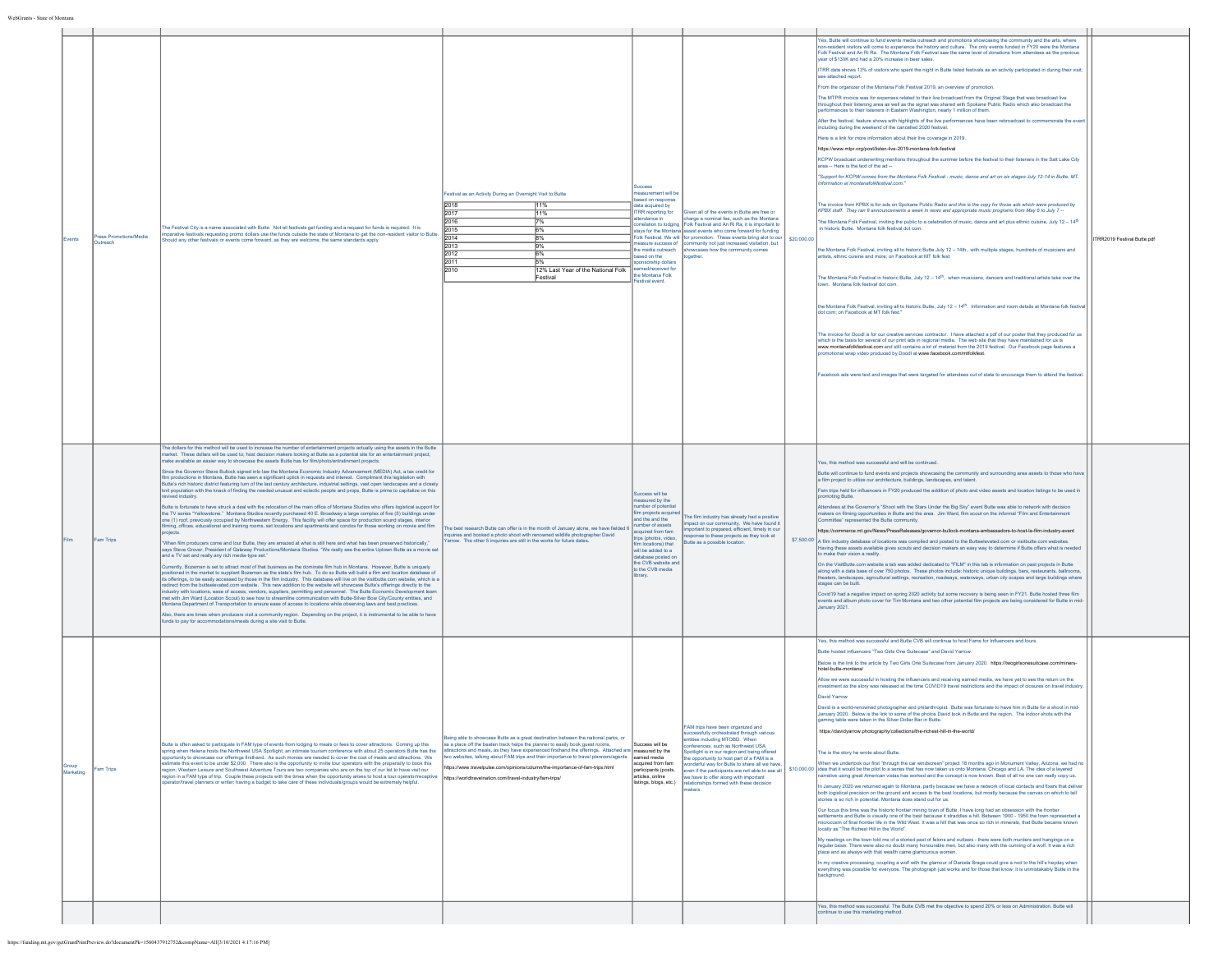| WebGrants - State of Montana |                             |                                        |                                                                                                                                                                                                                                                                                                                                                                                                                                                                                                                                                                                                                                                                                                                                        |                                                                                                                                                                                                                                                                                                                                                                                                                                                                                                                                                           |                                                                                                                                                                                                                                                                                                                                                                                  |                                                                                                                                                                                                                                                                                                                                                                                                                                                                                                                                                                           |                |                                                                                                                                                                                                                                                                                                                                                                                                                                                                                                                                                                                                                                                                                                                                                                                                                                                                                                                                                                                                                                                                                                                                                                                                                                                                                                                                                                                                                                                                                                                                                                    |
|------------------------------|-----------------------------|----------------------------------------|----------------------------------------------------------------------------------------------------------------------------------------------------------------------------------------------------------------------------------------------------------------------------------------------------------------------------------------------------------------------------------------------------------------------------------------------------------------------------------------------------------------------------------------------------------------------------------------------------------------------------------------------------------------------------------------------------------------------------------------|-----------------------------------------------------------------------------------------------------------------------------------------------------------------------------------------------------------------------------------------------------------------------------------------------------------------------------------------------------------------------------------------------------------------------------------------------------------------------------------------------------------------------------------------------------------|----------------------------------------------------------------------------------------------------------------------------------------------------------------------------------------------------------------------------------------------------------------------------------------------------------------------------------------------------------------------------------|---------------------------------------------------------------------------------------------------------------------------------------------------------------------------------------------------------------------------------------------------------------------------------------------------------------------------------------------------------------------------------------------------------------------------------------------------------------------------------------------------------------------------------------------------------------------------|----------------|--------------------------------------------------------------------------------------------------------------------------------------------------------------------------------------------------------------------------------------------------------------------------------------------------------------------------------------------------------------------------------------------------------------------------------------------------------------------------------------------------------------------------------------------------------------------------------------------------------------------------------------------------------------------------------------------------------------------------------------------------------------------------------------------------------------------------------------------------------------------------------------------------------------------------------------------------------------------------------------------------------------------------------------------------------------------------------------------------------------------------------------------------------------------------------------------------------------------------------------------------------------------------------------------------------------------------------------------------------------------------------------------------------------------------------------------------------------------------------------------------------------------------------------------------------------------|
|                              | rketing<br>Support          |                                        | hese funds help to fund the full time position of the CVB Director as well as the TBID Director. In the past the CVB did not<br>take all of the 20% available for administrative needs. It is budgeted to be used for this fiscal year. The remainder of the salary<br>mes from the TBID                                                                                                                                                                                                                                                                                                                                                                                                                                               | The ED of the CVB is the responsible person for completing manadatory reports to<br>the state, keep accurate records of bed tax expenditures, prepare information for<br>nual audit and complete evaluation reports on projects funded with CVB dollars.<br>ndance at TAC meetings and Governor's Conference where information,<br>education, research is presented. The ED is able to take shared information to<br>incorporate into the promotion for the Butte market.                                                                                 | The objective for<br>ministration<br>udget is to spend<br>nds appropriate<br>nd efficiently for<br>anaging the<br>anization's<br>rations, Per<br>atute, the maxin<br>wed for the<br>ethod is no 20% of<br>e total annual<br>dging tax receipts.<br>ccess will be<br>lermined by the<br>tal spend in the<br>ethod; if it is 20% o<br>ss, we will cons<br>the method<br>iccessful. | The Executive Director of the CVB works with<br>board of directors to carry out the projects<br>unded by bed tax dollars as decided throug<br>e Marketing Plan submitted to the TAC.<br>he ED for the the CVB is the repre<br>to be present at TAC meetings and<br>vernor's Conference<br>e Administrative line items also allows for<br>ditional expenditures needed in the form of<br>fice items and operations for office.                                                                                                                                             | \$24,000.00    | enditures broken out:<br>abscription to Adobe for director laptop to edit documents to be forwarded or used for promotional purposes, Subscriptio<br>to Adobe Lighthouse to edit photos.Carbonite backup services for director laptop and computer purchased several years<br>ago, used by VIC staff to assist visitors with information.Domain registration for CVB website paid to Tempest<br>hnologies. Microsoft renewal for director laptop.<br>Director Salary<br>Projects completed in FY 20 for CVB<br>Organizing and assisting with<br>FAM trips, travel writers, social media influencers, photographers, and videographers<br>oordinate Promotional Campaigns<br>Online and Digital with the Montana Standard<br>Print advertising and banner ads with Glacier Country<br>Print advertising with YellowstonePark.com<br>Print advertising with Certified Folder<br>Print advertising in SWMT<br>Meeting Attendance:<br>Butte CVB Monthly Board Meeting and TAC Meetings<br><b>SWMT Board Meetings</b><br>Train, Schedule, and Supervise VIC Staff<br>Work with The Montana Standard on updates to the website - which is re-directed to Buttecvb.com and<br>tbutte.com<br>Work with festival organizers to ensure proper expenditures<br>Worked with SWMT travel guide committee on the design of the travel guide<br>Worked with David Yarrow on photography project in Uptown Butte in January 2020<br>Created Marketing Plan for FY20, presentation of plan and plan execution<br>Required reporting and preparation of audit materials of CVB funds |
|                              | larketing<br><b>Support</b> | ulfillment/Telemarketing/Call<br>Sente | The Butte CVB pays for the toll-free number that comes into our VIC and postage/shipping of tourist information as requested<br>y potential visitors, other VIC's and Chamber of Commerce; by request only.<br>though rarely used, a dollar amount of \$200 is allocated in the "fulfillment" catagory. Leaving this amount is more of a place<br>tolder should mileage need to be paid.<br>Given a visitor guide will be produced it will be sent to various other VIC's around the state and into some regional centers.<br>ostage for visitor information is paid out of this category.<br>ubscription to Constant Contact is needed to respond to Yellowstone Journal as past efforts are not effective and has become<br>fficult. | stage is logged according to what is being sent and why. As time goes on Butte<br>nay see a decrease in postage as more and more visitors use electronic devices for<br>nation needs<br>Jsing Constant Contact allows Butte to see what emails are opened and /or<br>subscribed.                                                                                                                                                                                                                                                                          | ccess will be<br>sasured by fulfilling<br>requests for travel<br>om calls to our toll<br>e number. Our<br>jective is to be<br>ponsive and<br>ficient in distributin<br>quested<br>formation. We we<br>will be successful if<br>all requests are<br>ifilled.                                                                                                                      | his is how Butte gets information to those<br>questing. The toll free number makes it<br>ormation that come easy for visitors or potential visitors to contar<br>r free of charge. Postage is tracked for all<br>formation pertaining to Butte's offerings to<br>he visitor with the propensity to stay<br>ernight in the city, region and state.<br>onstant Contact is utilized to send<br>formation to multiple individuals requesting<br>ore information on Butte.                                                                                                     | \$3,000.00     | res, this marketing segment is still successful and will be continued.<br>e Butte CVB fulfilled all requests for travel information received through the toll free phone line. Specifically,<br>otal 473 travel packet requests fulfilled.<br>tates most asking for information<br>est Virginia                                                                                                                                                                                                                                                                                                                                                                                                                                                                                                                                                                                                                                                                                                                                                                                                                                                                                                                                                                                                                                                                                                                                                                                                                                                                    |
|                              | arketing<br>support         | TAC/Governor's Conferent<br>eetings    | To be in compliance with Rules and Regulation governing bed tax dollars' attendance at TAC meetings and the Governor's<br>conference on Tourism is mandatory. This is the budget place holder for attendance at these events                                                                                                                                                                                                                                                                                                                                                                                                                                                                                                           | The TAC meetings and Governor's Conference provides updated information on;<br>tional and state parks, visitor statistics and data, new programs utilizing bed tax<br>dollars, upcoming promotion at the state level. During these events other ideas and<br>opportunities are presented by CVB's and regions with the intent to inspire others to share or at least be knowledgeable on the offerings of an area. Future projects<br>sidered by the Butte CVB will be impacted according to the discussions and<br>cisions that come from these meetings | uccess will be<br>asured by<br>endance of the<br>ecutive director a<br>all quarterly TAC<br>etings, in-perso<br>vitual, and<br>tendance at the<br><b>India</b> Montana<br>ernor's<br>onference on<br>ourism and<br>creation.                                                                                                                                                     | ttending TAC meetings and Governor's<br>onference allows for education and<br>tworking with our other tourism promotic<br>artners and state government personnel<br>isked with promoting Montana for tourism<br>motion. Also, these meetings allow for<br>rsthand peeks at upcoming campaigns,<br>hanges within the department and<br>inversations on how bed tax dollars can b<br>pent                                                                                                                                                                                   | \$1,000.00     | es, this method was successful. We met the objective of sharing and learning and promotions and updates from the Film<br>mission, State Parks, ITRR, Outdoor Recreation and Tribal Tourism<br>e executive director attended all quarterly TAC meetings.<br>le Governor's Conference was cancelled due to COVID19.<br>Butte will continue to attend TAC meeting/teleconference calls and the Governor's Conference when it is able to convene<br>le marketing method will be continued.                                                                                                                                                                                                                                                                                                                                                                                                                                                                                                                                                                                                                                                                                                                                                                                                                                                                                                                                                                                                                                                                             |
|                              | larketing<br>Support        | <b>Opportunity Marketing</b>           | arketing is a place holder for opportunities presenting itself to the Butte CVB whereby we can participate. This allows the<br>CVB part participate in a project(s) brought to the attention of the TBID, which would be another partner in projects promoting<br>ourism for our area. Also should we need to move money to another already approved project we have a small amount of<br>oney in which to transfer money.                                                                                                                                                                                                                                                                                                             | ven new projects come available after the Marketing Plan is approved, this allows<br>for an Opportunity Project to be submitted to the TAC for approval. Also this can be a tied to the specific<br>way to fund another project where the dollars originally allocated fell a bit short. funded project.                                                                                                                                                                                                                                                  | ccess would be                                                                                                                                                                                                                                                                                                                                                                   | tis is a place holder for funding new<br>jects or to move to other projects needi<br>tional funds                                                                                                                                                                                                                                                                                                                                                                                                                                                                         | \$7,136.00     | funds were utilized out of this marketing segmant                                                                                                                                                                                                                                                                                                                                                                                                                                                                                                                                                                                                                                                                                                                                                                                                                                                                                                                                                                                                                                                                                                                                                                                                                                                                                                                                                                                                                                                                                                                  |
|                              | Support                     | Funding/Staffing/Signage               | The Visitor Information Center is located in our Chamber of Commerce building which is open 12 months of the year.<br>lowever, in the summer the Chamber does not have funding to cover the need for extended hours and weekend staffing. As<br>such the Chamber pays for a staff person, to be at our front desk Monday-Friday 9am-5pm all year. Beginning in mid-May-<br>Labor Day the VIC will be open 8am-6pm, Monday - Saturday, and 9am-4pm on Sunday. During this time frame we need to<br>have more than one person to assist our visitors. The Butte VIC is easily seen from the interstate and easily accessible off of<br>the highway from the Montana Street Exit.                                                         | Visitors Who Spent At Least One Night in Butte<br><b>Sources Used During the Trip</b><br><b>Description</b><br>VIC Staff<br>6%<br>16%<br>Visitors to Montana<br><b>Sources Used During the Trip</b><br>Most Useful   Description<br><b>All Used</b><br>VIC Staff<br>13%<br>4%                                                                                                                                                                                                                                                                             | ccess will be<br>easured by the<br>vailability and<br>essibility of the<br>isitor Information<br>Center (open/hours<br>of operation, staffing)<br>and by tracking the<br>umber of visitors<br>who sign into the<br>quest book at the<br>isitor Information<br>Senter. As per<br>quired reporting,<br>e will also track the<br>op ten<br>es/countries<br>isitors come from        | Butte has the VIC open 7 days a week with<br>xtended hours, as there is a steady stream<br>of visitors stopping in with inquiries and<br>eeds from mid-May through Labor Day<br>The remainder of the year the VIC is open 5<br>days a week and is manned. It is<br>inerative the VIC is onen to keen visitors in<br>ur area longer by answering questions,<br>nmending things to do, having<br>formation available Given the location of<br>lutte on Interstates of 15 & 90 and the<br>nount of our visitors who take in both<br>ational parks as gathered from the ITRR. | \$26,000.00 MN | res, the Butte VIC funding was successful and met the objective and will be continued.<br>n 2019 the VIC was staffed 7 days a week in July, August to mid-September, from mid-September 2019 through mid-<br>March 2020 the VIC was staffed 5 days a week. From mid-March until prior to Memorial Day weekend the VIC was close<br>due to the COVID19 pandemic. The VIC reopened 7 days a week June 1 through June 30, 2020. A total of 2,646 staff<br>ours were provided by CVB funds. Summer Hours 8am-6pm Mon-Sat and Sun 9am-4pm; rest of the year open Mon-Fri<br>BAM-5PM.<br>The Butte VIC welcomed a total of 25,025 visitors in FY20.<br>Top 10 States of origin<br><b>Top 10 Countries</b><br>cbene3<br>man<br>ustralia<br>China<br>rance<br>etherlands<br>mari<br>lease refer to attachment #3 for the usefulness of VIC for visitors                                                                                                                                                                                                                                                                                                                                                                                                                                                                                                                                                                                                                                                                                                                    |
|                              |                             |                                        |                                                                                                                                                                                                                                                                                                                                                                                                                                                                                                                                                                                                                                                                                                                                        | Activity Overnighted Activity Drove Activity State of                                                                                                                                                                                                                                                                                                                                                                                                                                                                                                     |                                                                                                                                                                                                                                                                                                                                                                                  |                                                                                                                                                                                                                                                                                                                                                                                                                                                                                                                                                                           |                |                                                                                                                                                                                                                                                                                                                                                                                                                                                                                                                                                                                                                                                                                                                                                                                                                                                                                                                                                                                                                                                                                                                                                                                                                                                                                                                                                                                                                                                                                                                                                                    |

https://funding.mt.gov/getGrantPrintPreview.do?documentPk=1560437912752&compName=All[3/10/2021 4:17:16 PM]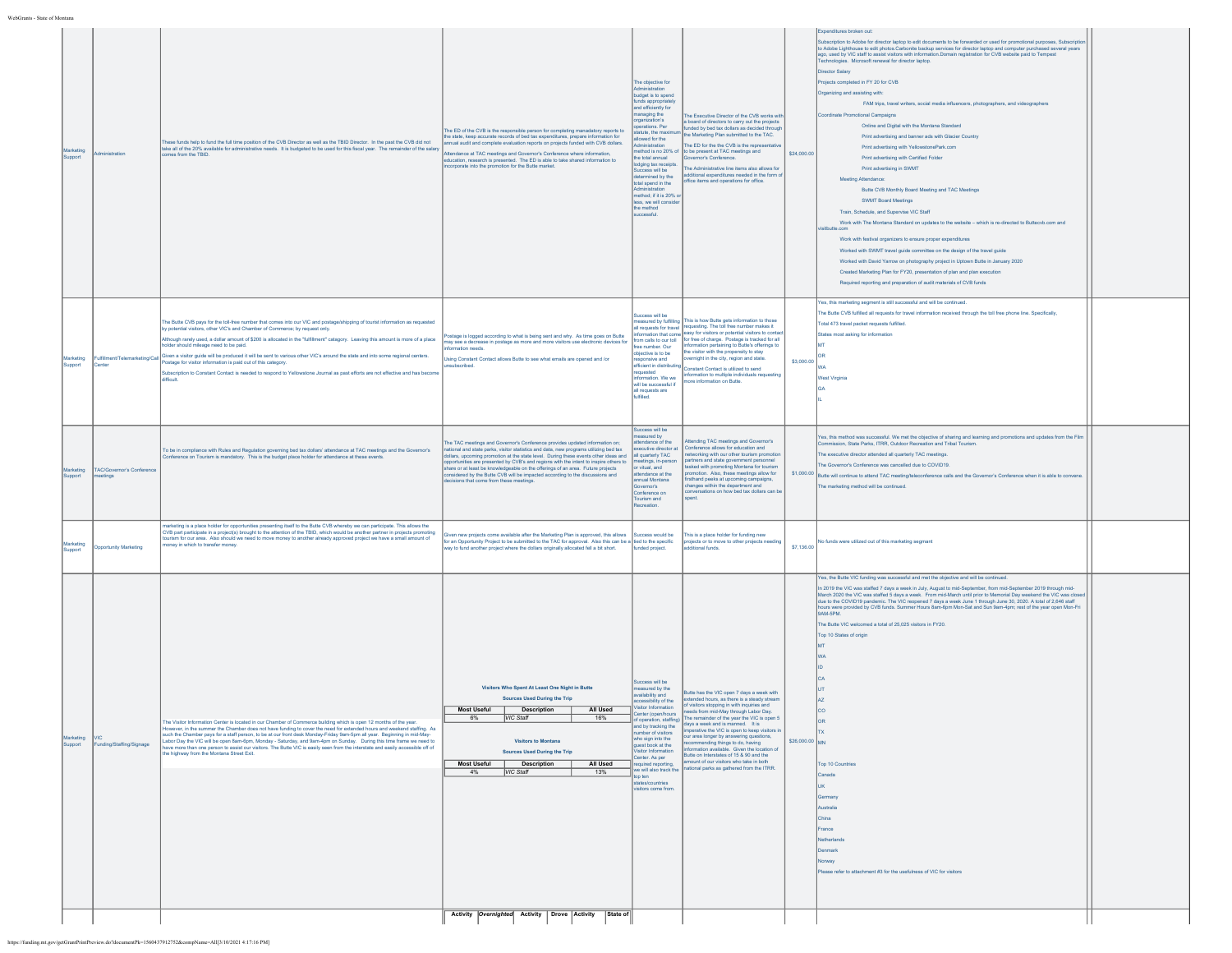| WebGrants - State of Montana                                                                                                                                                                                                                                                                                                                                                                                                                                                                                                                                                                                                                                                                                                                                                                                                                                                                                                                                                                                                                                                                                                                |                                                                                                                                                                                                                                                                                                                                                                                                                                                                                                                                                                          |                                                                                                                                                                                                                                                                                                                                                                                                                                                                                                                                                                                                                                                                                                                                                                                                                                                                                                                                                                                                                 |                    |
|---------------------------------------------------------------------------------------------------------------------------------------------------------------------------------------------------------------------------------------------------------------------------------------------------------------------------------------------------------------------------------------------------------------------------------------------------------------------------------------------------------------------------------------------------------------------------------------------------------------------------------------------------------------------------------------------------------------------------------------------------------------------------------------------------------------------------------------------------------------------------------------------------------------------------------------------------------------------------------------------------------------------------------------------------------------------------------------------------------------------------------------------|--------------------------------------------------------------------------------------------------------------------------------------------------------------------------------------------------------------------------------------------------------------------------------------------------------------------------------------------------------------------------------------------------------------------------------------------------------------------------------------------------------------------------------------------------------------------------|-----------------------------------------------------------------------------------------------------------------------------------------------------------------------------------------------------------------------------------------------------------------------------------------------------------------------------------------------------------------------------------------------------------------------------------------------------------------------------------------------------------------------------------------------------------------------------------------------------------------------------------------------------------------------------------------------------------------------------------------------------------------------------------------------------------------------------------------------------------------------------------------------------------------------------------------------------------------------------------------------------------------|--------------------|
| Rather than accept the loss of retail as part of the fate of Butte it is important to proactively work to support the existing retailers [Shopping]<br>and attract new retail businesses. Butte has always been a community that is willing to adapt and look for creative solutions for<br>otherwise difficult challenges. Butte has selected a contractor, Buxton Solutions, to address the retail challenges and grow our<br>retail sector to attract more tourists. Buxton is a national leader in assisting communities with siting retail businesses that fit<br>within their community dynamic and market segment. We are confident that through contracting with Buxton Butte will be<br>provided the necessary tools to recruit new retail businesses to Butte and address this issue that is facing our community and<br>Researd<br>impacting our tourism opportunities.<br>Partners such as the Butte Local Development Corporation, Butte Chamber of Commerce, Butte-Silver Bow Government, are<br>working collaboratively to fund and work the information garnered from Buxton Solutions. This is a one time ask for funding. | Montana<br>in Butte<br>Through<br><b>Butte</b><br>24% Recreational 26%<br>24%<br>Recreational<br>Recreational<br>Shopping<br>Shopping<br>The informalton above is from the ITRR for 2018 - Activities participated in by non-<br>resident visitors. The percentages represent approximately a quarter of visitors look<br>at shopping as an activity.<br>Retail Ranking in Montana Counties<br>Lewis & Gallatin Cascade Flathead<br>Butte-<br><b>Near</b><br>Missoula<br>Silver<br>County<br>County<br><b>Clark</b><br>County<br>County<br>Bow<br>County<br>2016<br>2017 | With the data from<br>It is no secret that brick and mortar retail has<br>-IIBuxton and the<br>faced numerous challenges over the past<br><b>II</b> Economic<br>several years. With the popularity of Internet<br>Development team<br>shopping, decrease in consumer spending at<br>working to fill retail<br>physical establishments and the plethora of<br>gaps the statistics<br>online retailers, it is a difficult time to be a<br>and leads will be<br>retail business. However, it is also no secret<br>this project was not approved by the TAC.<br>generated. Butte<br>that retail businesses that are forward<br>\$0.0<br>was able to listen in<br>thinking, nimble and creative can not only<br>on a conversation<br>survive but thrive in communities. Retail<br>I with another<br>shopping is a significant draw to visitors, and<br>community who have can retain visitors that may otherwise travel<br>successfully use<br>to another community.<br>Buxton to assist with<br>retail development. | Buxton Budget.xlsx |
|                                                                                                                                                                                                                                                                                                                                                                                                                                                                                                                                                                                                                                                                                                                                                                                                                                                                                                                                                                                                                                                                                                                                             |                                                                                                                                                                                                                                                                                                                                                                                                                                                                                                                                                                          | \$290,711.00                                                                                                                                                                                                                                                                                                                                                                                                                                                                                                                                                                                                                                                                                                                                                                                                                                                                                                                                                                                                    |                    |

# *Markething Method Evaluation Attachments*

| <b>Attachment 1</b> | FY20 Butte Budget to Actual Comparison Pie Charts.pdf |
|---------------------|-------------------------------------------------------|
| Attachment 2        | Butte FY20 B2A report.pdf                             |
| Attachment 3        | Butte CVB FY20 ITRR Stats for Completion Reports.xlsx |
| Attachment 4        | Yearly CVB results July 2019-June 2020.pdf            |
| Attachment 5        | Butte CVB FY20 Event Promotion Examples.pdf           |
| Attachment 6        |                                                       |
| Attachment 7        |                                                       |
| <b>Attachment 8</b> |                                                       |
| Attachment 9        |                                                       |

# *Marketing Method Budget*

**Attachment 10**

| <b>Marketing Segment</b> | <b>Marketing Method</b>               | Bed tax funded budget | Non bed tax funded budget (optional) |
|--------------------------|---------------------------------------|-----------------------|--------------------------------------|
| Consumer                 | Printed Material                      | \$7,500.00            | \$0.00                               |
| Consumer                 | <b>Travel Guide</b>                   | \$12,000.00           | \$0.00                               |
| Consumer                 | <b>Joint Ventures</b>                 | \$24,500.00           | \$0.00                               |
| Consumer                 | Travel/Trade Shows                    | \$31,000.00           | \$0.00                               |
| Consumer                 | Online/Digital Advertising            | \$79,074.56           | \$25,000.00                          |
| Consumer                 | Print Advertising                     | \$38,000.00           | \$0.00                               |
|                          |                                       | \$192,074.56          | \$25,000.00                          |
| Events                   | Press Promotions/Media Outreach       | \$20,000.00           | \$40,000.00                          |
|                          |                                       | \$20,000.00           | \$40,000.00                          |
| Film                     | Opportunity Marketing                 | \$7,500.00            | \$0.00                               |
|                          |                                       | \$7,500.00            | \$0.00                               |
| <b>Group Marketing</b>   | Fam Trips                             | \$10,000.00           | \$0.00                               |
|                          |                                       | \$10,000.00           | \$0.00                               |
| Marketing Support        | Research                              | S0.00                 | \$24,000.00                          |
| <b>Marketing Support</b> | Fulfillment/Telemarketing/Call Center | \$3,000.00            | \$0.00                               |
| Marketing Support        | TAC/Governor's Conference meetings    | \$1,000.00            | \$0.00                               |
| Marketing Support        | VIC Funding/Staffing/Signage          | \$26,000.00           | \$25,000.00                          |
| Marketing Support        | Administration                        | \$24,000.00           | \$45,000.00                          |
| Marketing Support        | Opportunity Marketing                 | \$7,136.00            | \$30,000.00                          |
|                          |                                       | \$61,136.00           | \$124,000.00                         |
|                          |                                       | \$290,710.56          | \$189,000.00                         |
|                          |                                       |                       |                                      |

# *Miscellaneous Attachments*

| <b>Description</b>                                                                                   | <b>File Name</b>            | <b>File Size</b> |
|------------------------------------------------------------------------------------------------------|-----------------------------|------------------|
| This is a larger format, with all attractions listed not limited by what is open year-round and not. | CVB Attraction Map 2019.jpg | 477 KB           |
| Butte CVB Market Segment Pie Chart                                                                   | CVB Pie Chart FY1920.xlsx   | 15 KB            |
|                                                                                                      |                             |                  |

# *Reg/CVB Required Documents*

| Description               | <b>File Name</b>                | <b>File Size</b> |
|---------------------------|---------------------------------|------------------|
| <b>Required Documents</b> | CVB FY20 Required Documents.pdf | 3.4 MB           |
| <b>Required Documents</b> | scan.pdf                        | 2.1 MB           |
| <b>Required Documents</b> | scan.pdf                        | 2.1 MB           |
| <b>Required Documents</b> | scan.pdf                        | 2.1 MB           |
|                           |                                 |                  |